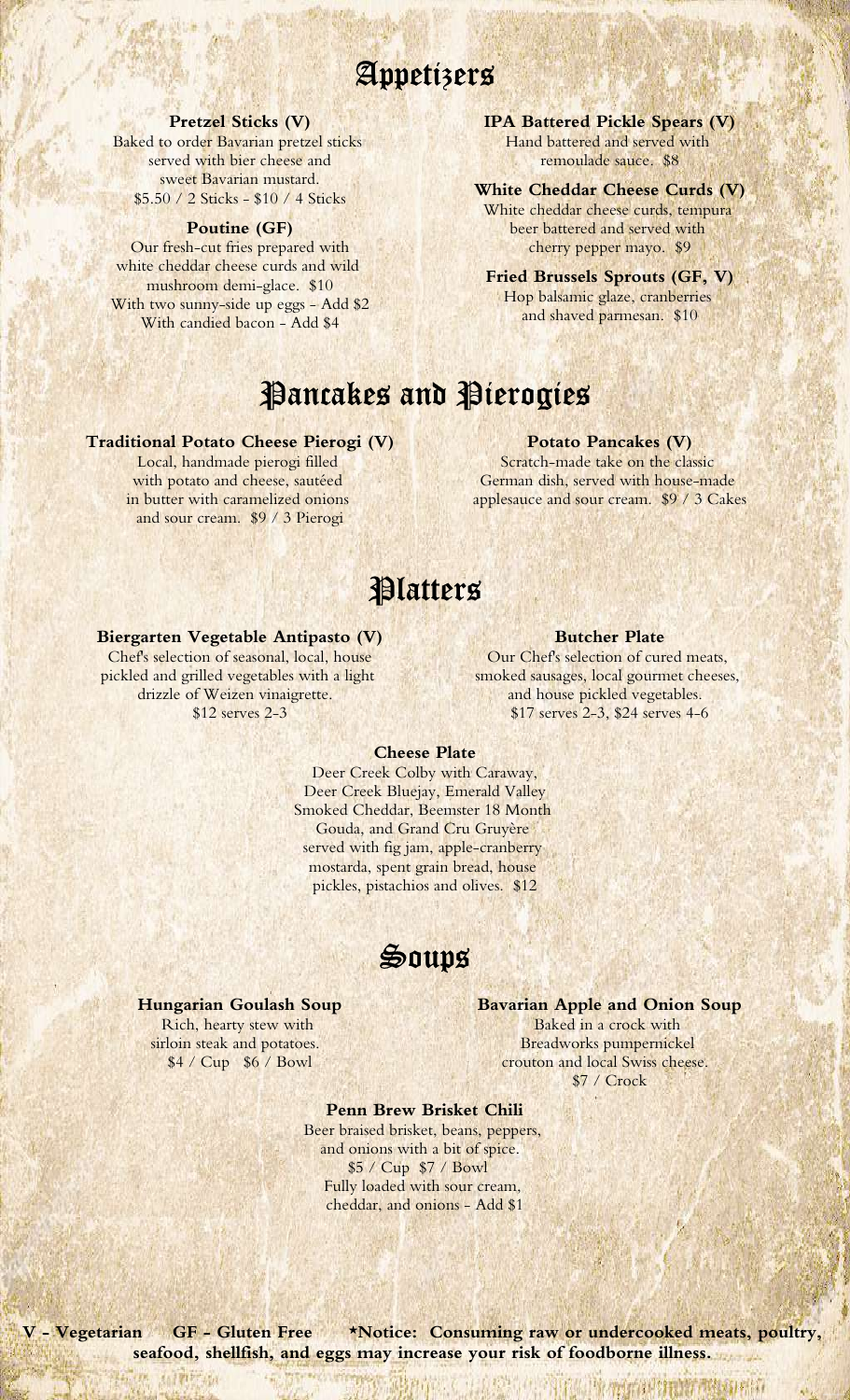# Sandwiches

*All sandwiches served with choice of hand cut fries, vegetable of the day, cole slaw, red cabbage, sauerkraut, or German hot potato salad.*

#### **Wienerschnitzel Sandwich**

Hand breaded pork cutlet, caper aioli and arugula on a Breadworks brioche bun. \$12

One half pound thinly-sliced kielbasa with muenster cheese, braised red cabbage, and Russian dressing on Breadworks pumpernickel. \$14

House shaved rib-eye with Penn bier cheese, grilled peppers, and onions served on a Breadworks hoagie bun. \$15

Red onion jam, candied bacon, lemon aioli and arugula on Breadworks Pumpernickel bread. \$15

#### **Classic Reuben**

One half pound extra-lean corned beef, sliced Swiss cheese and house-made sauerkraut with our Russian dressing on Breadworks marble rye. \$14 **Deutschtahn Reuben**

#### **Portabella Philly (V)**

Marinated mushrooms, grilled peppers and onions, vegetarian steak sauce and bier cheese served on a Breadworks hoagie roll. \$12 **Braumeister Steak Sandwich**

#### **Grilled Chicken Sandwich**

Grilled chicken breast with brie and apple-cranberry mostarda on a **Blackened Salmon BLT\*** Breadworks wheat Kaiser bun. \$14

#### **The Big Fish Sammich**

Giant pretzel-breaded cod, fried golden brown, trying to fit on a Breadworks hoagie bun and served with house-made tartar sauce. \$14

## Burgers

*All burgers served with choice of hand cut fries, vegetable of the day, cole slaw, red cabbage, sauerkraut, or German hot potato salad.*

#### **Brew House Burger\***

Half-pound brisket, chuck, and short rib burger on grilled Breadworks brioche. Cheese: Smoked Cheddar, Swiss, muenster, ghost pepper cheese, or bier cheese. \$13 With fried egg - Add \$1 With candied bacon - Add \$2 With sliced kielbasa - Add \$2 With pierogi - Add \$3

**Pig Hill Burger\***

Heritage pork and lean bacon blend from Strip District Meats, sweet pepper relish, house made pickles and arugula on a Breadworks brioche bun. \$13

### Sausages

#### **Wurst Baguette**

On a grilled pretzel roll. Served with house-made sauerkraut and sweet Bavarian mustard. Penn Pilsner bratwurst or beef kielbasa - \$12 Spicy kielbasa - \$12 Smoked apple sage vegan sausage - \$12 Apple maple chicken sausage - \$12 Wild game sausage - \$13

#### **Sausage Platter (GF)**

Spicy kielbasa, Penn Pilsner bratwurst, and apple maple chicken sausage, served with sauerkraut and hot German potato salad. \$18

#### **Kaiser Platter (GF)**

All of Sausage Platter above, plus rotating wild game sausage. \$21

#### **Currywurst**

Currywurst is widely considered to be the ultimate German street food. Your choice of sausage dusted with curry powder and house-made curry-ketchup. Served with fries or lentil ragout. \$12 Game sausage - Add \$1

With fried egg - Add \$1

## A la Carte Sides

**Hand Cut Fries (GF, V) - \$2 Braised Red Cabbage (GF, V) - \$2 Chef's Choice Vegetable (GF, V) - \$2 German Hot Potato Salad (GF) - \$2 Roasted Garlic Red Skin Mashed Potatoes (GF, V) - \$2 Spaetzle - \$4**

**Cole Slaw (V) - \$2 House-Made Sauerkraut (GF, V) - \$2 Käsespaetzle - \$6 Braised Lentils (GF) - \$2**

**V - Vegetarian GF - Gluten Free \*Notice: Consuming raw or undercooked meats, poultry, seafood, shellfish, and eggs may increase your risk of foodborne illness.**